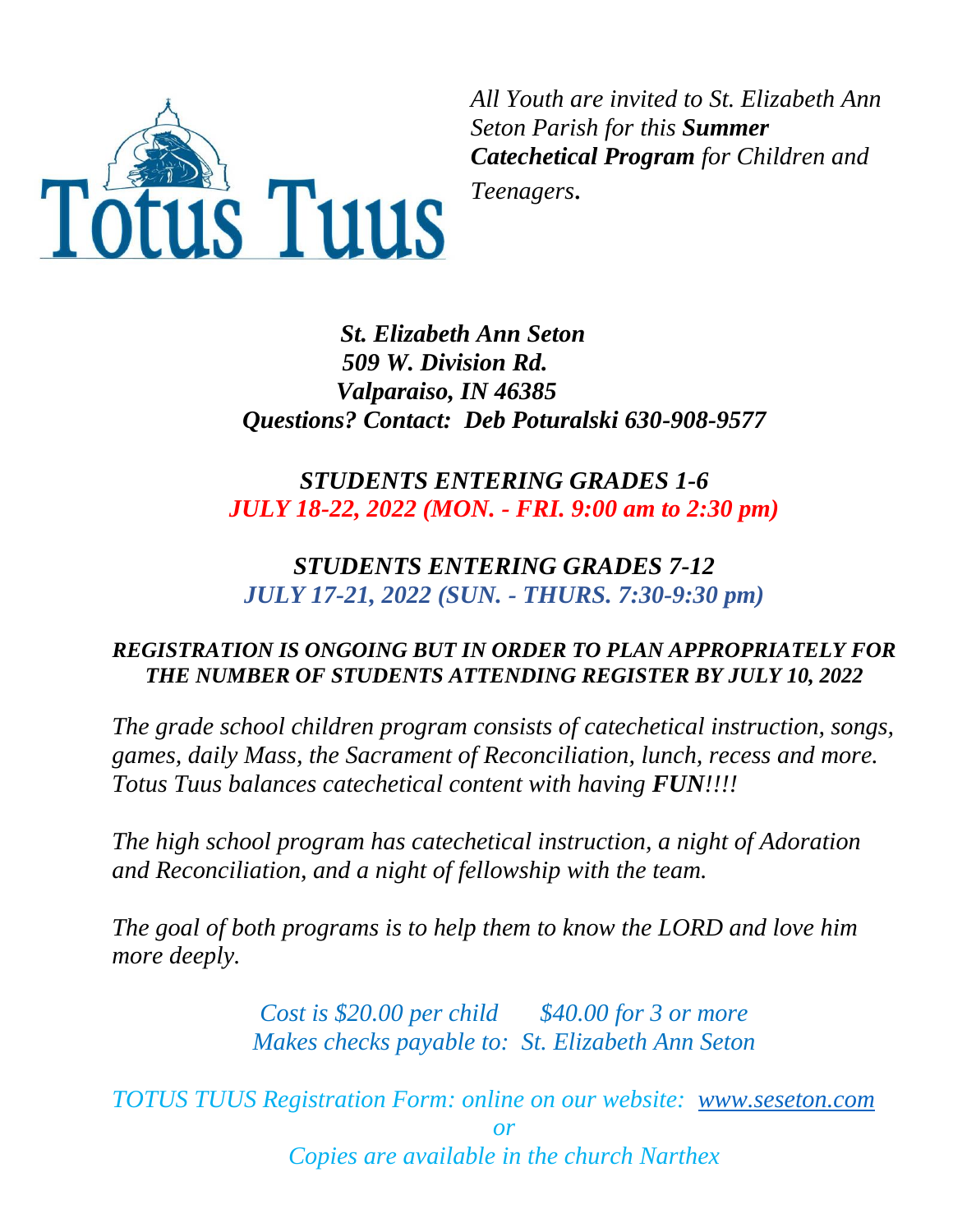

A TOTUS TUUS Registration 2022

Consent to participate, Waiver and Release

| $Date$ and $Date$ and $Date$ and $Date$ and $Date$ and $Date$ and $Date$ and $Date$ and $Date$ and $Date$ and $Date$ and $Date$ and $Date$ and $Date$ and $Date$ and $Date$ and $Date$ and $Date$ and $Date$ and $Date$ and $Date$ and $Date$ and $Date$ and $Date$ and $Date$ and $Date$ and $Date$ and $Date$ a |               |                                          |              |     |  |  |
|-------------------------------------------------------------------------------------------------------------------------------------------------------------------------------------------------------------------------------------------------------------------------------------------------------------------|---------------|------------------------------------------|--------------|-----|--|--|
|                                                                                                                                                                                                                                                                                                                   |               | Student Name Summe Student Name Sex: F M |              |     |  |  |
|                                                                                                                                                                                                                                                                                                                   |               | Student Name Summe Student Name Sex: F M |              |     |  |  |
|                                                                                                                                                                                                                                                                                                                   |               | Student Name Summe Student Name Sex: F M |              |     |  |  |
|                                                                                                                                                                                                                                                                                                                   |               |                                          |              |     |  |  |
|                                                                                                                                                                                                                                                                                                                   |               | Parent/Guardian Name                     |              |     |  |  |
|                                                                                                                                                                                                                                                                                                                   |               |                                          |              |     |  |  |
|                                                                                                                                                                                                                                                                                                                   | <b>Street</b> | City                                     | <b>State</b> | Zip |  |  |
|                                                                                                                                                                                                                                                                                                                   |               |                                          |              |     |  |  |
| E-Mail                                                                                                                                                                                                                                                                                                            |               |                                          |              |     |  |  |

*In case of an emergency, if I cannot be contacted at the address or phone provided above, please contact:*

*Name\_\_\_\_\_\_\_\_\_\_\_\_\_\_\_\_\_\_\_\_\_\_\_\_\_\_\_\_\_\_\_\_\_\_\_\_\_\_\_\_\_\_\_\_\_\_\_\_\_\_\_\_\_\_\_\_\_\_\_\_Phone\_\_\_\_\_\_\_\_\_\_\_\_\_\_\_\_\_\_\_\_\_\_\_\_\_\_\_\_\_\_\_*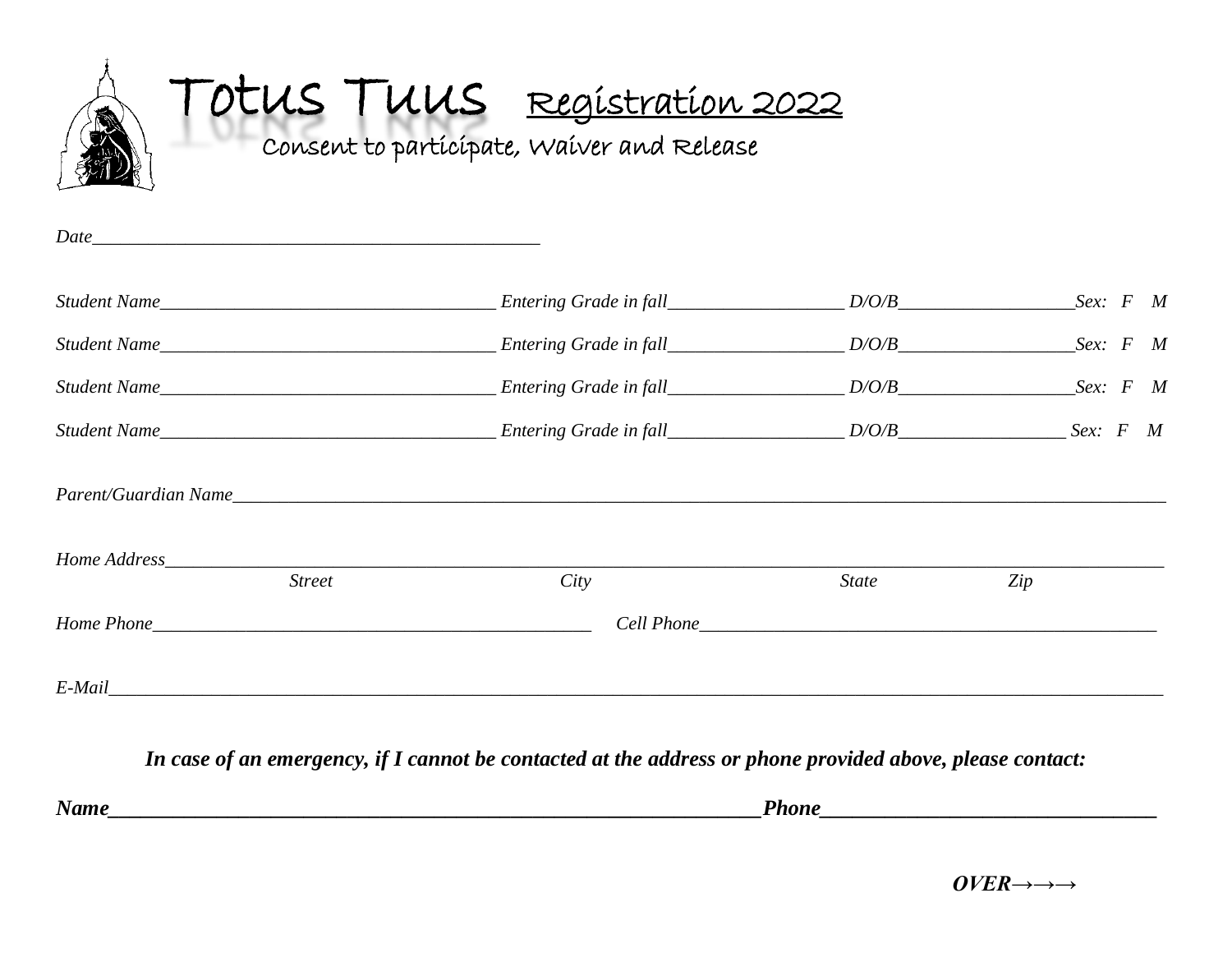#### *Authorization and Waiver of Risk*

*I hereby agree and consent to my son(s)/daughter(s) \_\_\_\_\_\_\_\_\_\_\_\_\_\_\_\_\_\_\_\_\_\_\_\_\_\_\_\_\_\_\_\_\_\_\_\_\_\_\_\_\_\_\_\_ participating in Totus Tuus. I*  acknowledge that, despite careful and proper preparation, there is still a risk of injury when participating in any activity. I release and hold harmless *the Diocese of Gary, the Parish, the Parish Youth Minister, the Parish Chaperone, as well as any and all other participating organizations, their officers, agents, representatives, employees, and volunteers from any and all responsibility and liability for any injury, claim, costs, or any other damages whatsoever which may result from my Child's participation in Totus Tuus. I further agree to assume full responsibility for the action of my Child as well as for the payment of any and all debts incurred by my Child during his/her visit and participation in Totus Tuus.* 

### *Authorization for Emergency Medical Treatment*

*I hereby agree and consent to my son(s)/daughter(s) \_\_\_\_\_\_\_\_\_\_\_\_\_\_\_\_\_\_\_\_\_\_\_\_\_\_\_\_\_\_\_\_\_\_\_\_\_\_\_\_\_\_\_\_\_\_\_\_\_\_\_\_\_\_\_receiving emergency medical treatment in my absence should the need for such treatment arise during my Child's participation in Totus Tuus. Should the need for emergency medical treatment arise, the following health information pertaining to my Child is voluntarily disclosed:*

| Special Dietary Needs: |  |
|------------------------|--|
| Medications:           |  |
| Allergies:             |  |

## *Promotional Photographs*

*In the interest of promoting future activities, video and still photography may be taken during this event. This form constitutes written permission for my child's participation in the videotape and/or photographs, which may be used for future promotional efforts, including the Diocese of Gary website (names are not used in photos).*

*I approve of my child's picture/video be used for future promotional efforts.* 

*I do not approve of my child's picture/video be used for future promotional efforts.* 

*By signing this Consent to Participate, Waiver and Release, I hereby acknowledge that I have read and fully understand the provisions contained above, and I knowingly consent to my child(ren) participating in Totus Tuus and agree to be bound by the terms and provisions of this Consent to Participate, Waiver and Release.*

*\_\_\_\_\_\_\_\_\_\_\_\_\_\_\_\_\_\_\_\_\_\_\_\_\_\_\_\_\_\_\_\_\_\_\_\_\_\_\_\_\_\_\_\_\_\_\_\_\_\_\_\_\_\_ \_\_\_\_\_\_\_\_\_\_\_\_\_\_\_\_\_\_\_\_\_\_\_\_\_\_\_\_\_\_\_\_\_\_\_\_\_\_\_\_\_\_\_\_\_\_\_\_\_\_\_\_\_\_\_\_\_*

*Printed Names(s) of Custodial Parent(s) Signature of Custodial Parent(s)*